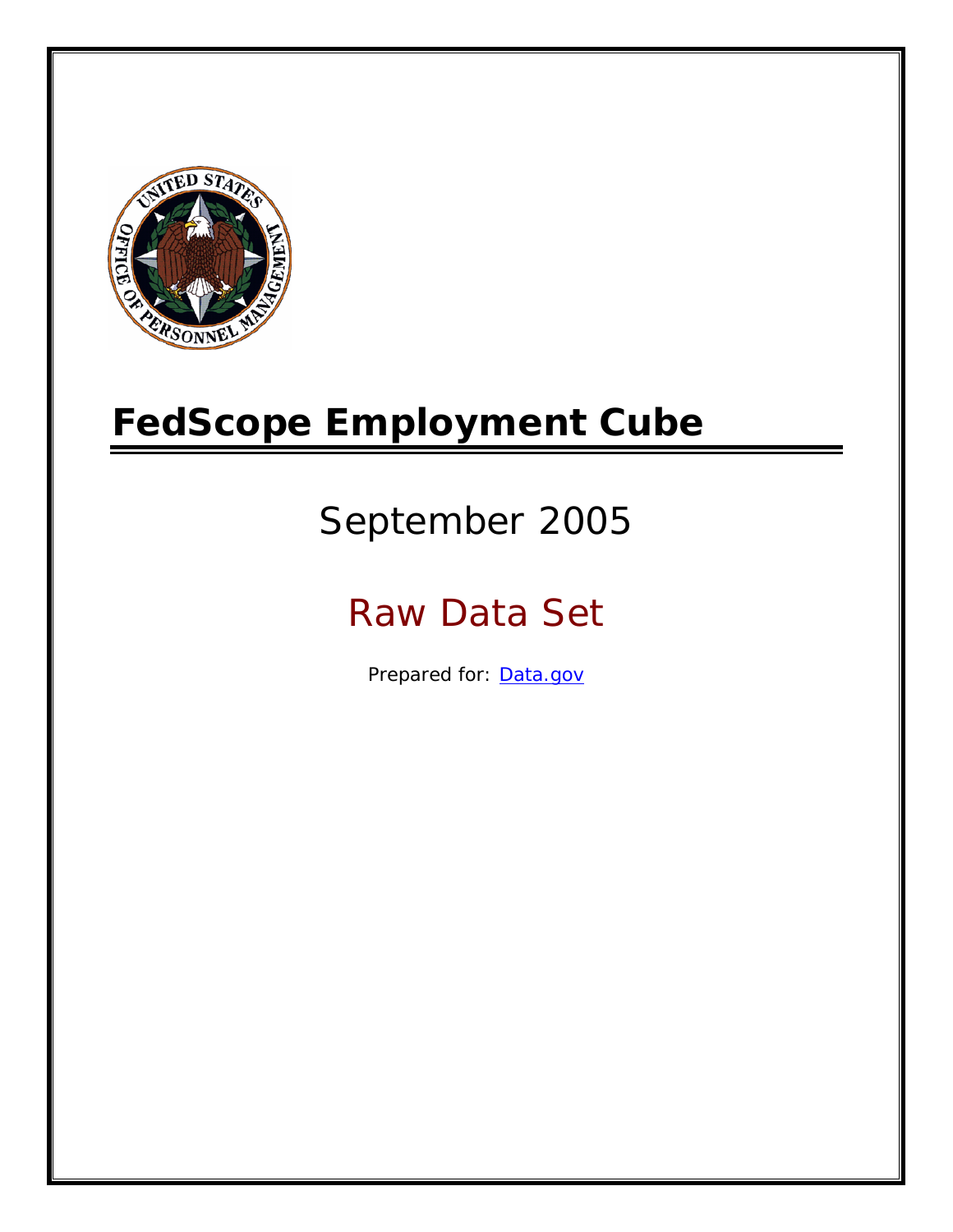

# **Table of Contents**

| $\mathbf{1}$ | <b>OVERVIEW</b>                                | 3              |
|--------------|------------------------------------------------|----------------|
| 1.1          | Purpose                                        | 3              |
| 1.2          | <b>Scope</b>                                   | 3              |
| 2            | <b>RAW DATA SET FILE</b>                       | 3              |
| 2.1          | <b>FACTDATA</b>                                | 3              |
| 3            | <b>DIMENSION TRANSLATIONS FILES</b>            | 5              |
| 3.1          | Agency                                         | 5              |
| 3.2          | Location                                       | 6              |
| 3.3          | Age                                            | 6              |
| 3.4          | <b>Education Level</b>                         | $\overline{7}$ |
| 3.5          | <b>General Schedule &amp; Equivalent Grade</b> | 8              |
| 3.6          | <b>Length of Service</b>                       | 8              |
| 3.7          | Occupation                                     | 9              |
| 3.8          | <b>Occupation Category</b>                     | 9              |
| 3.9          | Pay Plan & Grade                               | 10             |
| 3.10         | <b>Salary Level</b>                            | 10             |
|              | 3.11 STEM Occupations                          | 11             |
|              | 3.12 Supervisory Status                        | 11             |
|              | 3.13 Type of Appointment                       | 12             |
|              | 3.14 Work Schedule                             | 12             |
| 3.15         | <b>Work Status</b>                             | 13             |
|              | 3.16 Date                                      | 13             |
|              | 3.17 Employment                                | 14             |
|              | 3.18 Average Salary                            | 14             |
|              | 3.19 Average Length of Service                 | 14             |
| 4            | <b>DATA DEFINITIONS</b>                        | 15             |
| 4.1          | Agency                                         | 15             |
| 4.2          | Location                                       | 15             |
| 4.3          | Age                                            | 15             |
| 4.4          | <b>Education Level</b>                         | 15             |
| 4.5          | <b>General Schedule &amp; Equivalent Grade</b> | 15             |
| 4.6          | <b>Length of Service</b>                       | 15             |
| 4.7          | Occupation                                     | 15             |
| 4.8          | <b>Occupation Category</b>                     | 15             |
| 4.9          | Pay Plan & Grade                               | 16             |
| 4.10         | <b>Salary Level</b>                            | 16             |
| 4.11         | <b>STEM Occupations</b>                        | 16             |
| 4.12         | <b>Supervisory Status</b>                      | 16             |
| 4.13         | <b>Type of Appointment</b>                     | 16             |
| 4.14         | <b>Work Schedule</b>                           | 16             |

**Source**: FedScope (https://www.fedscope.opm.gov/) 1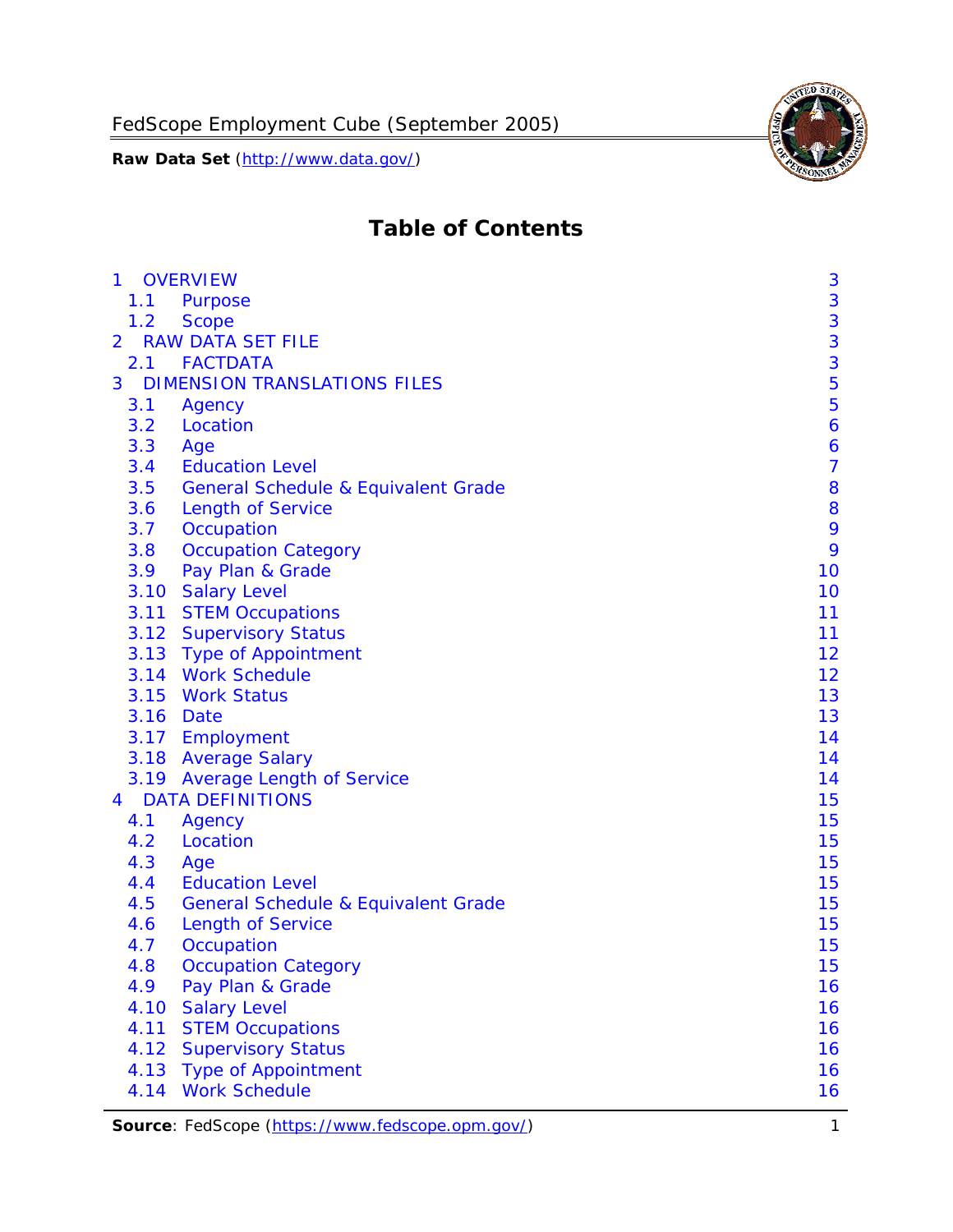FedScope Employment Cube (September 2005)

**Raw Data Set** (http://www.data.gov/)

|     | 4.15 Work Status                                    | 16. |
|-----|-----------------------------------------------------|-----|
|     | 4.16 Date                                           | 16  |
|     | 4.17 Employment                                     | 17  |
|     | 4.18 Average Salary                                 | 17  |
|     | 4.19 Average Length of Service                      | 17  |
|     | 5 APPENDIX                                          | 18  |
| 5.1 | SAS Program to Read Raw Data Sets for Data Analysis | 18  |
| 5.2 | <b>FedScope General Public Web Site</b>             | 18  |

# **Listing of Tables**

| Table 2.1: FACTDATA.TXT Record Layout   | 4  |
|-----------------------------------------|----|
| Table 3.1: DTagy.txt Record Layout      | 5  |
| Table 3.2: DTloc.txt Record Layout      | 6  |
| Table 3.3: DTagelvl.txt Record Layout   | 6  |
| Table 3.4: DTedlvl.txt Record Layout    | 7  |
| Table 3.5: DTgsegrd.txt Record Layout   | 8  |
| Table 3.6: DTIoslyl.txt Record Layout   | 8  |
| Table 3.7: DTocc.txt Record Layout      | 9  |
| Table 3.8: DTpatco.txt Record Layout    | 9  |
| Table 3.9: DTppgrd.txt Record Layout    | 10 |
| Table 3.10: DTsallvl.txt Record Layout  | 10 |
| Table 3.11: DTstemocc.txt Record Layout | 11 |
| Table 3.12: DTsuper.txt Record Layout   | 11 |
| Table 3.13: DTtoa.txt Record Layout     | 12 |
| Table 3.14: DTwrksch.txt Record Layout  | 12 |
| Table 3.15: DTwkstat.txt Record Layout  | 13 |
| Table 3.16: DTdate.txt Record Layout    | 13 |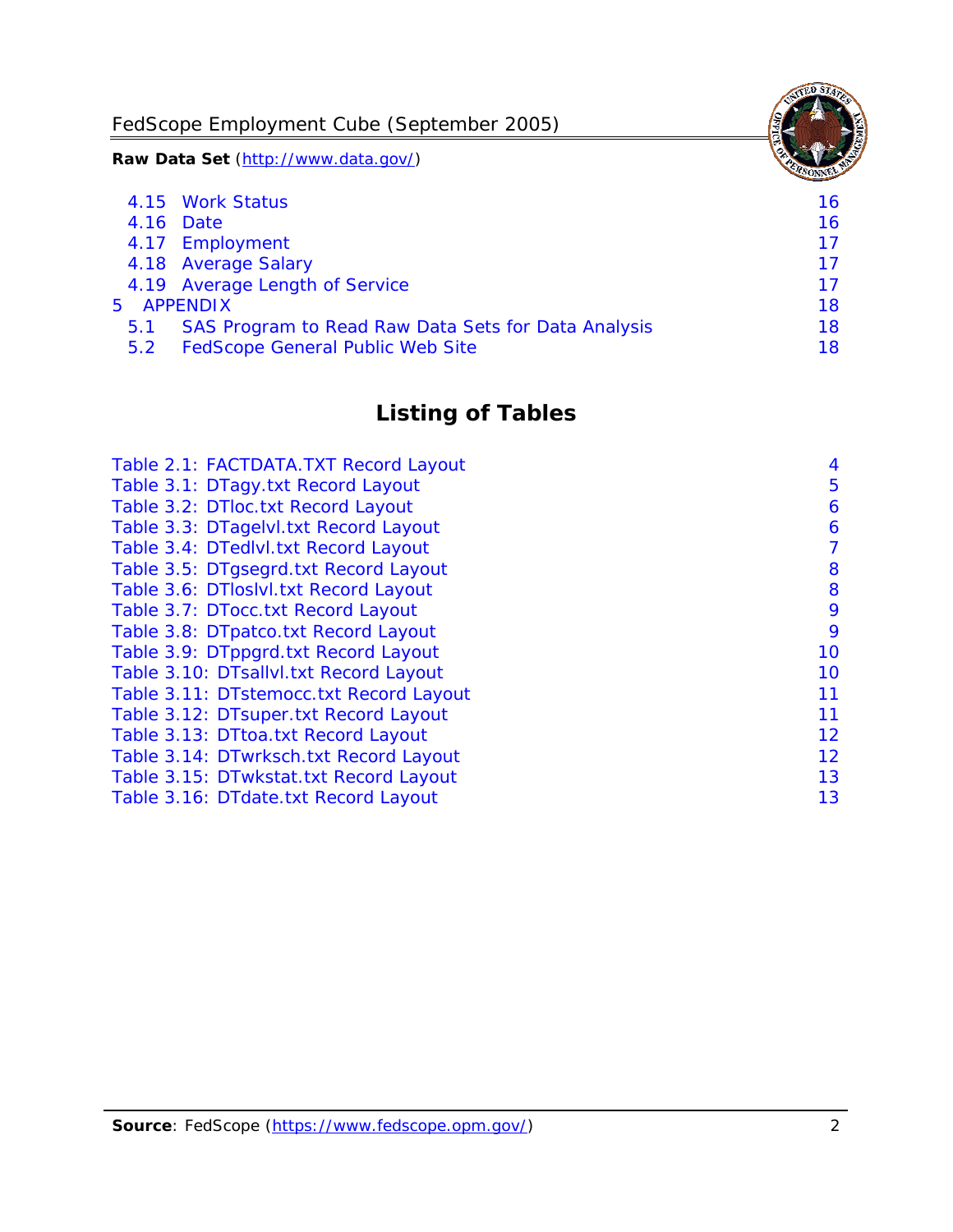<span id="page-3-0"></span>

#### *1.1 Purpose*

<span id="page-3-1"></span>The purpose of this raw data set is to increase public access to high value, machine readable datasets generated by the U.S. Office of Personnel Management. The FedScope Employment Cube data sets are available via [Data.gov](http://www.data.gov/).

## <span id="page-3-2"></span>*1.2 Scope*

The scope of this raw data set includes data elements used in the creation of the FedScope Employment Cube [\(https://www.fedscope.opm.gov/\)](https://www.fedscope.opm.gov/). **NOTE**: Starting in FY 2010, the OPM Statistical Data Mart (SDM) is the source for all FedScope data. The SDM is processed data from the Enterprise Human Resources Integration (EHRI) data warehouse. Data is processed on a quarterly basis (i.e. March, June, September and December).

# <span id="page-3-3"></span>**2 RAW DATA SET FILE**

# <span id="page-3-4"></span>*2.1 FACTDATA*

This "**delimited**" (comma separated value (**CSV**)) raw data set provides employee population data as of September 2005. Each column value is separated by a "**comma**" from the next column's value and each row starts a new record. Each record contains 20 data elements. The record layout for FACTDATA.TXT is depicted in [Table 2.1](#page-4-1) below:

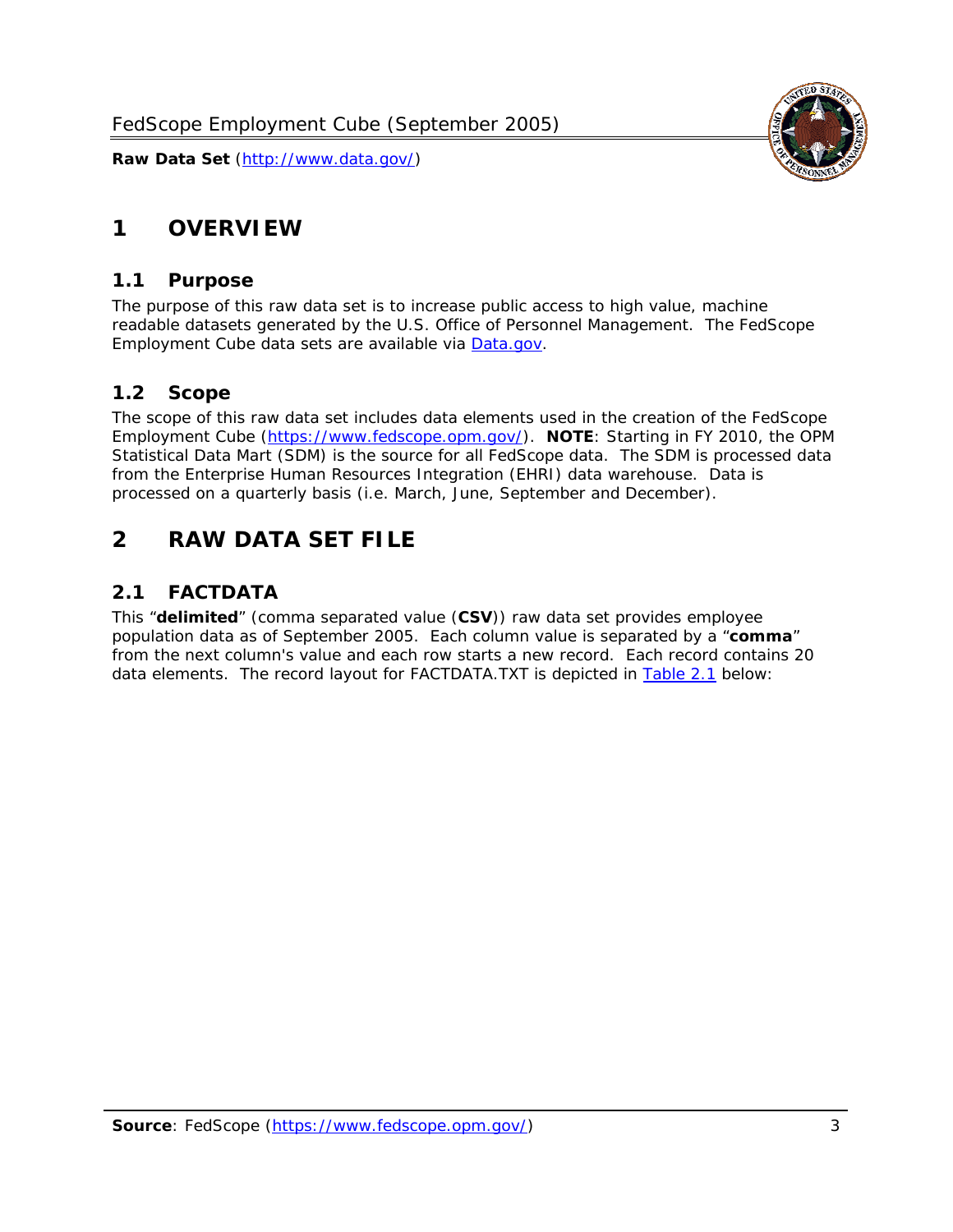<span id="page-4-1"></span><span id="page-4-0"></span>

**NOTE**: If importing this table (data set) into Excel, change the "column data format" for columns 1-17 from "General" to "Text". Columns 18-20 can be imported as "General" data format. In Excel, the "General" data format converts numeric values to numbers. Columns 1-17 are TEXT fields; Columns 18-20 are NUMERIC fields.

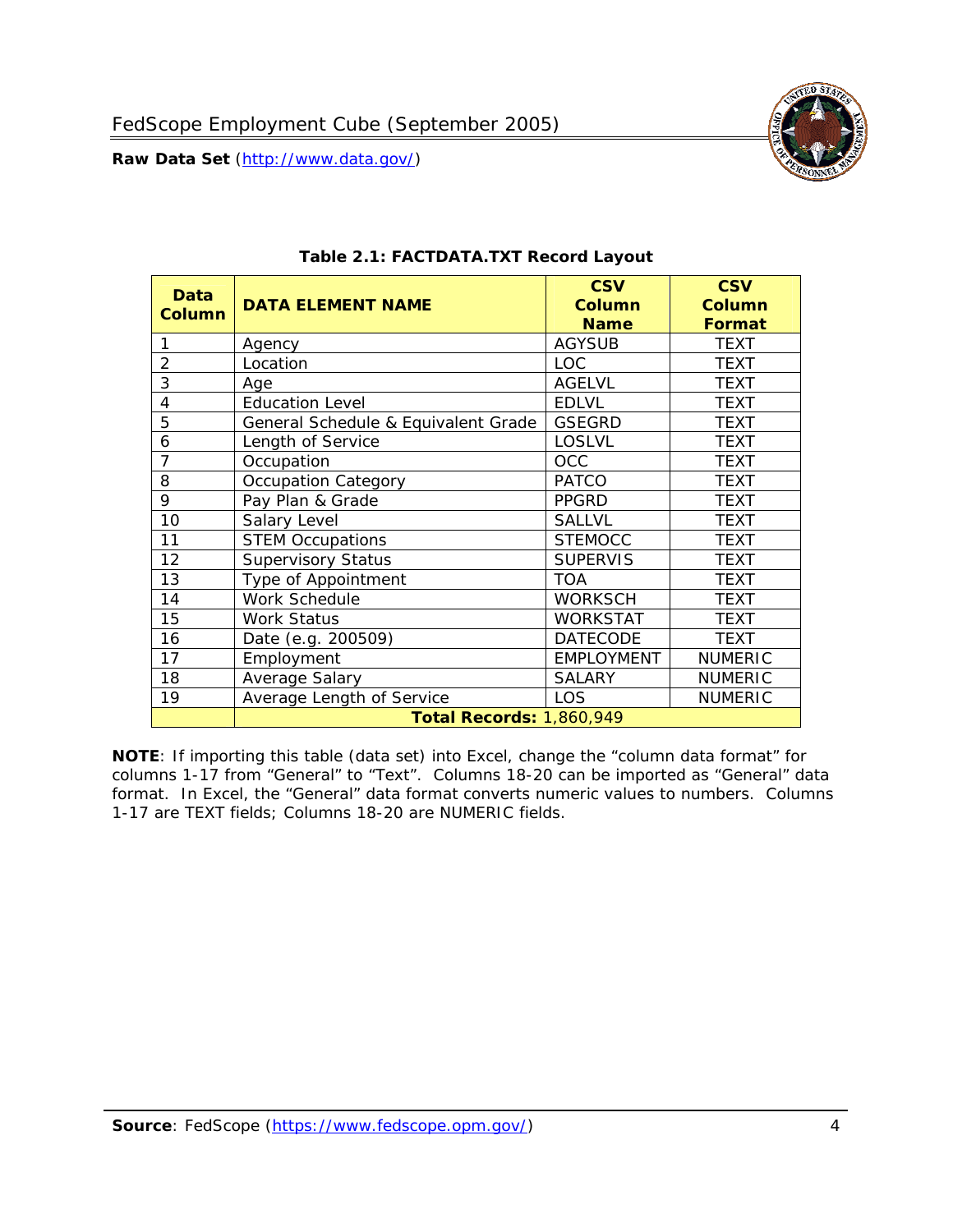

# <span id="page-5-0"></span>**3 DIMENSION TRANSLATIONS FILES**

#### <span id="page-5-1"></span>*3.1 Agency*

<span id="page-5-3"></span><span id="page-5-2"></span>This "**delimited**" (comma separated value (**CSV**)) data file provides translations for the agency data element contained in the employee population data file (FACTDATA.TXT). See [Table 2.1.](#page-4-1) Each column value is separated by a "**comma**" from the next column's value and each row starts a new record. Each record contains 6 data elements. The record layout for DTagy.txt is depicted in **Table 3.1** below:

| Data<br>Column            | <b>DATA ELEMENT NAME</b>       | <b>CSV</b><br><b>Column</b><br><b>Name</b> | <b>CSV</b><br>Column<br><b>Format</b> |
|---------------------------|--------------------------------|--------------------------------------------|---------------------------------------|
|                           | Agency Type                    | <b>AGYTYP</b>                              | <b>TEXT</b>                           |
|                           | <b>Agency Type Translation</b> | <b>AGYTYPT</b>                             | <b>TEXT</b>                           |
|                           | Agency                         | AGY                                        | <b>TEXT</b>                           |
|                           | <b>Agency Translation</b>      | AGYT                                       | <b>TEXT</b>                           |
| 5                         | Agency Sub element             | <b>AGYSUB</b>                              | <b>TEXT</b>                           |
|                           | Agency Sub element Translation | <b>AGYSUBT</b>                             | <b>TEXT</b>                           |
| <b>Total Records: 536</b> |                                |                                            |                                       |

#### **Table 3.1: DTagy.txt Record Layout**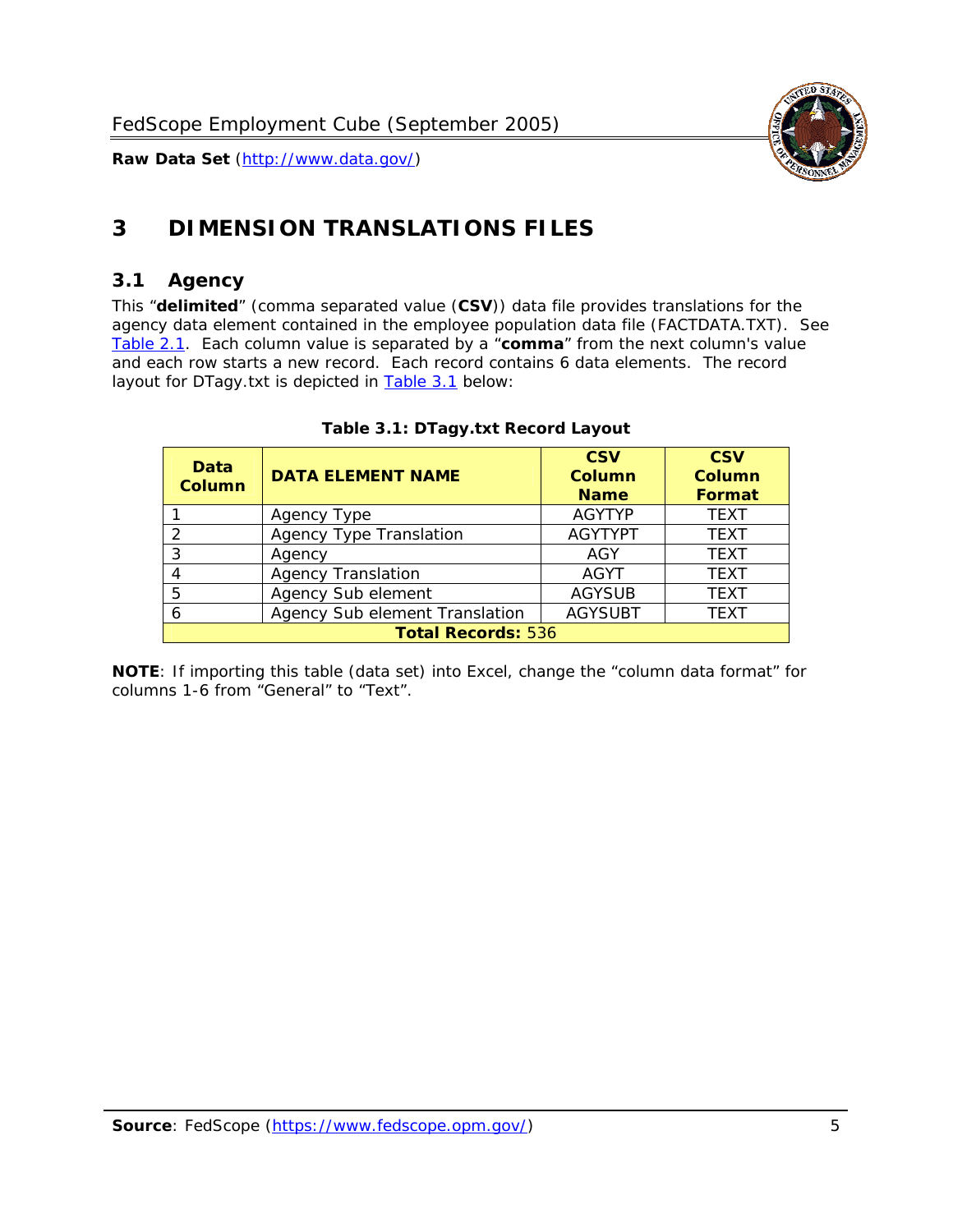

#### <span id="page-6-0"></span>*3.2 Location*

<span id="page-6-4"></span><span id="page-6-2"></span>This "**delimited**" (comma separated value (**CSV**)) data file provides translations for the location data element contained in the employee population data file (FACTDATA.TXT). See [Table 2.1.](#page-4-1) Each column value is separated by a "**comma**" from the next column's value and each row starts a new record. Each record contains 4 data elements. The record layout for DTloc.txt is depicted in [Table 3.2](#page-6-4) below:

| Data<br><b>Column</b>     | <b>DATA ELEMENT NAME</b>         | <b>CSV</b><br>Column<br><b>Name</b> | <b>CSV</b><br><b>Column</b><br><b>Format</b> |
|---------------------------|----------------------------------|-------------------------------------|----------------------------------------------|
|                           | Location Type                    | <b>LOCTYP</b>                       | <b>TEXT</b>                                  |
|                           | Location Type Translation        | <b>LOCTYPT</b>                      | <b>TEXT</b>                                  |
| ົ                         | State/Country                    | <b>LOC</b>                          | <b>TFXT</b>                                  |
|                           | <b>State/Country Translation</b> | LOCT                                | <b>TFXT</b>                                  |
| <b>Total Records: 242</b> |                                  |                                     |                                              |

#### **Table 3.2: DTloc.txt Record Layout**

**NOTE**: If importing this table (data set) into Excel, change the "column data format" for columns 1-4 from "General" to "Text".

#### <span id="page-6-1"></span>*3.3 Age*

<span id="page-6-5"></span><span id="page-6-3"></span>This "**delimited**" (comma separated value (**CSV**)) data file provides translations for the age data element contained in the employee population data file (FACTDATA.TXT). See [Table](#page-4-1) [2.1](#page-4-1). Each column value is separated by a "**comma**" from the next column's value and each row starts a new record. Each record contains 2 data elements. The record layout for DTagelvl.txt is depicted in **[Table 3.3](#page-6-5)** below:

| Data<br><b>Column</b>    | <b>DATA ELEMENT NAME</b> | <b>CSV</b><br>Column<br><b>Name</b> | <b>CSV</b><br>Column<br>Format |
|--------------------------|--------------------------|-------------------------------------|--------------------------------|
|                          | Aae                      | AGFI VI                             | TFXT                           |
|                          | Age Translation          | AGFI VI T                           | TFXT                           |
| <b>Total Records: 12</b> |                          |                                     |                                |

#### **Table 3.3: DTagelvl.txt Record Layout**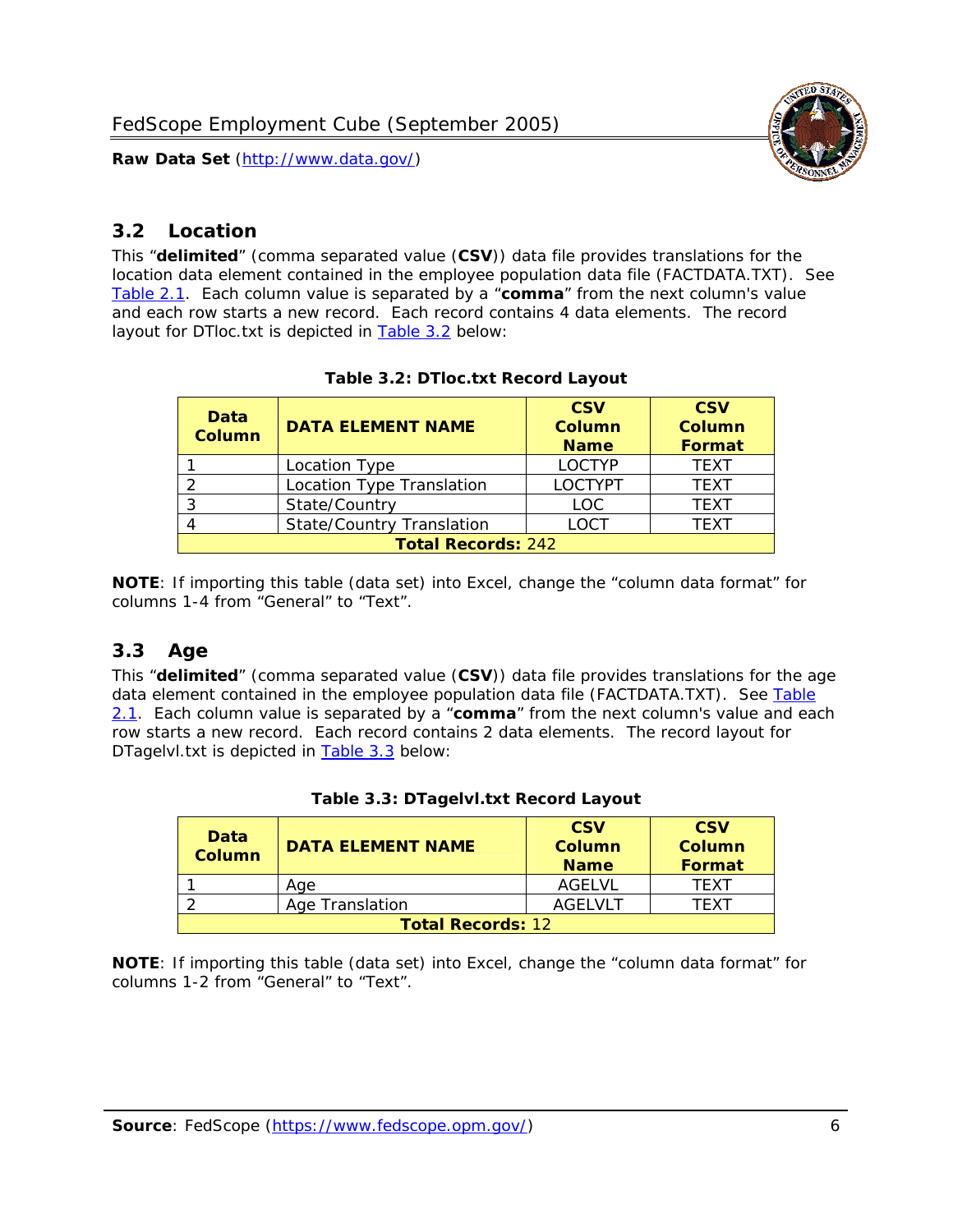

## <span id="page-7-0"></span>*3.4 Education Level*

<span id="page-7-2"></span><span id="page-7-1"></span>This "**delimited**" (comma separated value (**CSV**)) data file provides translations for the education level data element contained in the employee population data file (FACTDATA.TXT). See [Table 2.1](#page-4-1). Each column value is separated by a "**comma**" from the next column's value and each row starts a new record. Each record contains 4 data elements. The record layout for DTedlvl.txt is depicted in [Table 3.4](#page-7-2) below:

| Data<br><b>Column</b>    | <b>DATA ELEMENT NAME</b>                | <b>CSV</b><br><b>Column</b><br><b>Name</b> | <b>CSV</b><br><b>Column</b><br><b>Format</b> |
|--------------------------|-----------------------------------------|--------------------------------------------|----------------------------------------------|
|                          | <b>Education Level Type</b>             | <b>EDLVLTYP</b>                            | <b>TEXT</b>                                  |
|                          | <b>Education Level Type Translation</b> | <b>EDLVLTYPT</b>                           | <b>TEXT</b>                                  |
|                          | <b>Education Level</b>                  | <b>EDLVL</b>                               | <b>TEXT</b>                                  |
|                          | <b>Education Level Translation</b>      | <b>EDLVLT</b>                              | <b>TEXT</b>                                  |
| <b>Total Records: 24</b> |                                         |                                            |                                              |

#### **Table 3.4: DTedlvl.txt Record Layout**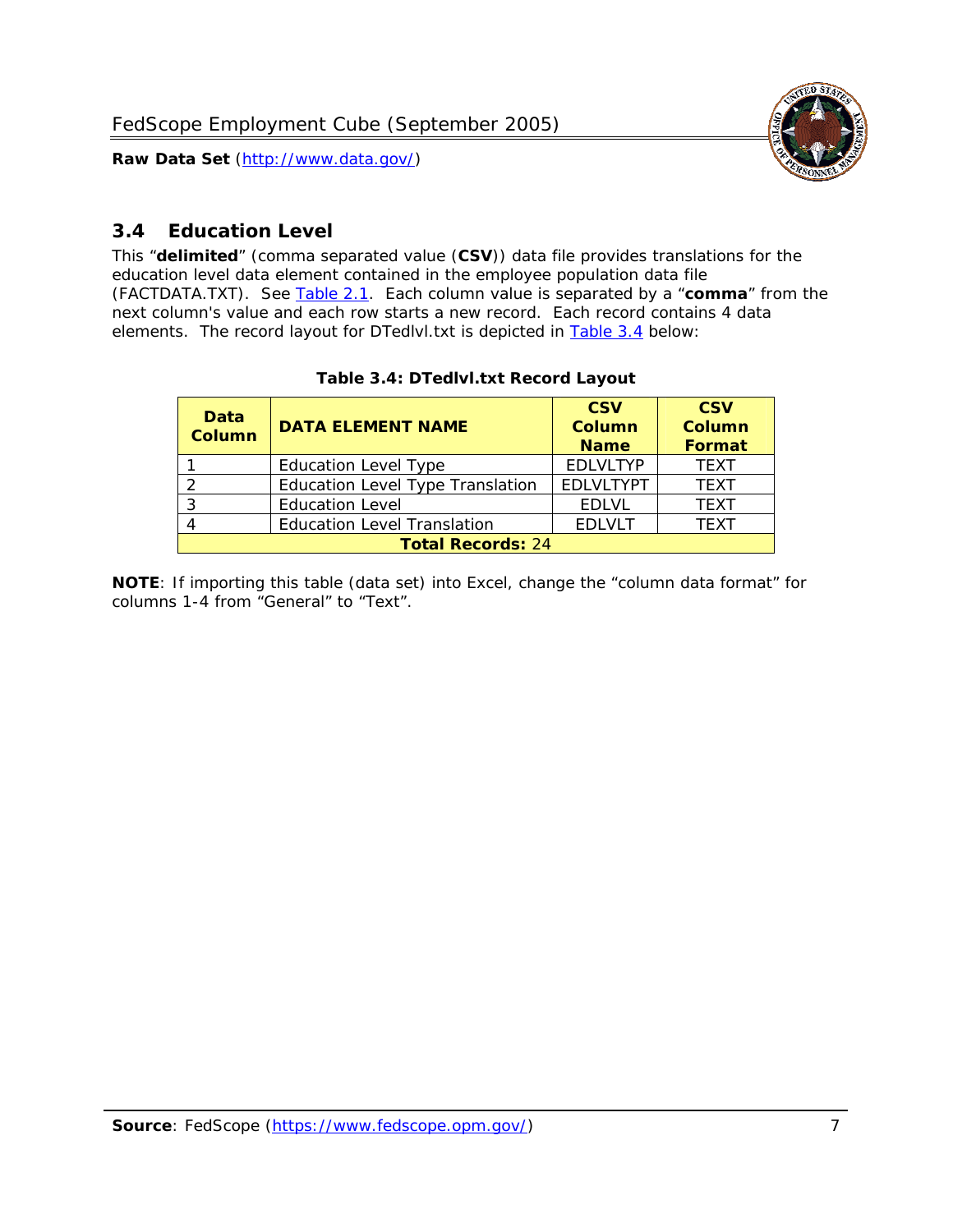<span id="page-8-0"></span>

This "**delimited**" (comma separated value (**CSV**)) data file provides translations for the general schedule & equivalent grade data element contained in the employee population data file (FACTDATA.TXT). See [Table 2.1](#page-4-1). Each column value is separated by a "**comma**" from the next column's value and each row starts a new record. Each record contains 1 data element. The record layout for DTgsegrd.txt is depicted in [Table 3.5](#page-8-4) below:

#### **Table 3.5: DTgsegrd.txt Record Layout**

<span id="page-8-4"></span><span id="page-8-2"></span>

| Data<br>Column           | <b>DATA ELEMENT NAME</b>            | <b>CSV</b><br>Column<br><b>Name</b> | <b>CSV</b><br>Column<br><b>Format</b> |
|--------------------------|-------------------------------------|-------------------------------------|---------------------------------------|
|                          | General Schedule & Equivalent Grade | GSFGRD                              | <b>TFXT</b>                           |
| <b>Total Records: 17</b> |                                     |                                     |                                       |

**NOTE**: If importing this table (data set) into Excel, change the "column data format" for column 1-from "General" to "Text".

#### <span id="page-8-1"></span>*3.6 Length of Service*

<span id="page-8-5"></span>This "**delimited**" (comma separated value (**CSV**)) data file provides translations for the length of service data element contained in the employee population data file (FACTDATA.TXT). See [Table 2.1](#page-4-1). Each column value is separated by a "**comma**" from the next column's value and each row starts a new record. Each record contains 2 data elements. The record layout for DTloslvl.txt is depicted in [Table 3.6](#page-8-5) below:

<span id="page-8-3"></span>

| Data<br><b>Column</b>    | <b>DATA ELEMENT NAME</b>      | <b>CSV</b><br><b>Column</b><br><b>Name</b> | <b>CSV</b><br>Column<br>Format |
|--------------------------|-------------------------------|--------------------------------------------|--------------------------------|
|                          | Length of Service             | LOSLVL                                     | TFXT                           |
|                          | Length of Service Translation | LOSI VLT                                   | TFXT                           |
| <b>Total Records: 11</b> |                               |                                            |                                |

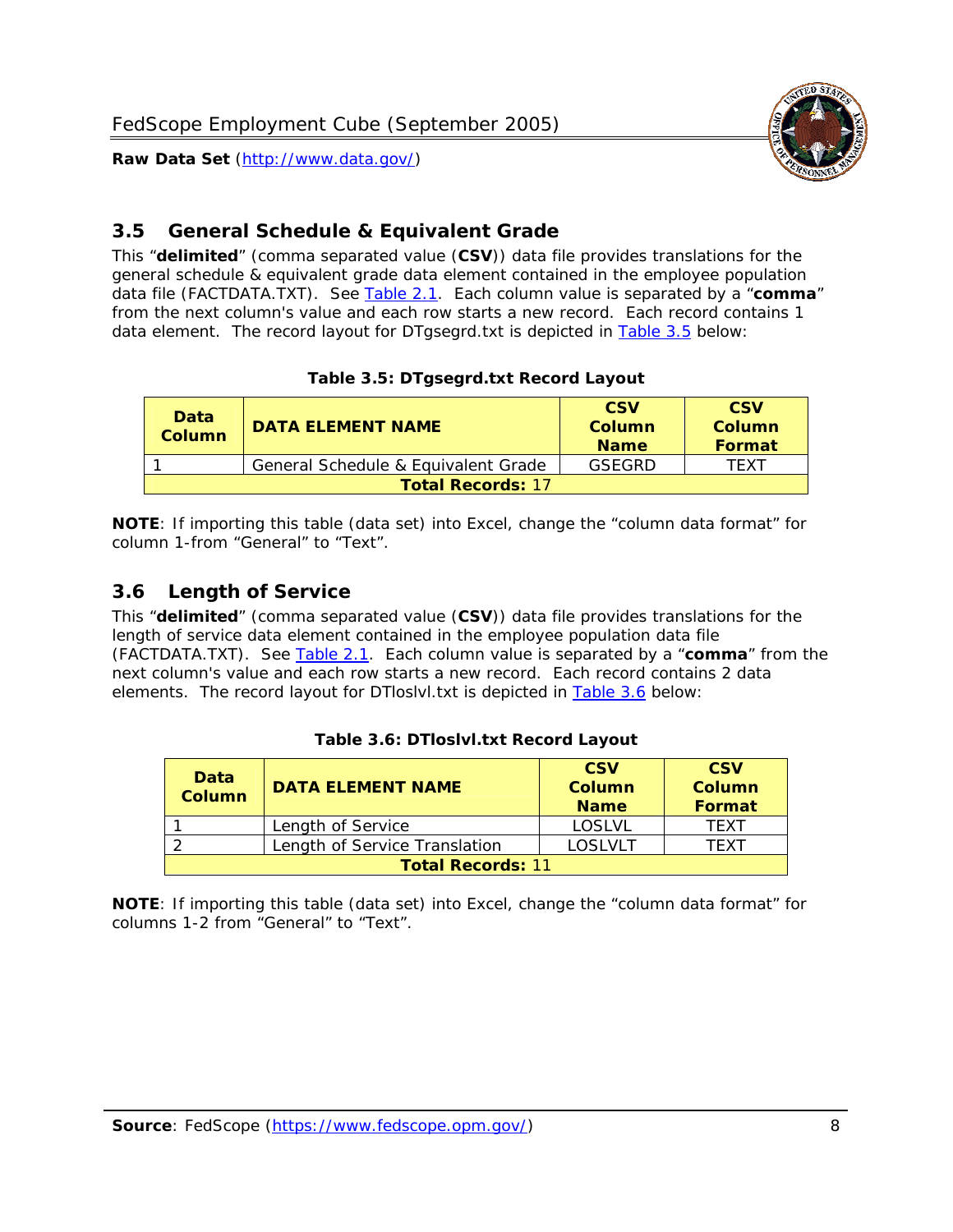

#### <span id="page-9-0"></span>*3.7 Occupation*

<span id="page-9-4"></span>This "**delimited**" (comma separated value (**CSV**)) data file provides translations for the occupation data element contained in the employee population data file (FACTDATA.TXT). See [Table 2.1](#page-4-1). Each column value is separated by a "**comma**" from the next column's value and each row starts a new record. Each record contains 6 data elements. The record layout for DTocc.txt is depicted in [Table 3.7](#page-9-4) below:

<span id="page-9-2"></span>

| Data<br><b>Column</b>     | <b>DATA ELEMENT NAME</b>             | <b>CSV</b><br>Column<br><b>Name</b> | <b>CSV</b><br>Column<br><b>Format</b> |
|---------------------------|--------------------------------------|-------------------------------------|---------------------------------------|
|                           | Occupation Type                      | <b>OCCTYP</b>                       | <b>TEXT</b>                           |
|                           | Occupation Type Translation          | <b>OCCTYPT</b>                      | <b>TEXT</b>                           |
| ર                         | <b>Occupation Family</b>             | <b>OCCFAM</b>                       | <b>TEXT</b>                           |
|                           | <b>Occupation Family Translation</b> | <b>OCCFAMT</b>                      | <b>TEXT</b>                           |
| 5                         | Occupation                           | <b>OCC</b>                          | <b>TEXT</b>                           |
|                           | <b>Occupation Translation</b>        | <b>OCCT</b>                         | <b>TEXT</b>                           |
| <b>Total Records: 766</b> |                                      |                                     |                                       |

#### **Table 3.7: DTocc.txt Record Layout**

**NOTE**: If importing this table (data set) into Excel, change the "column data format" for columns 1-6 from "General" to "Text".

#### <span id="page-9-1"></span>*3.8 Occupation Category*

<span id="page-9-5"></span>This "**delimited**" (comma separated value (**CSV**)) data file provides translations for the occupation category data element contained in the employee population data file (FACTDATA.TXT). See [Table 2.1](#page-4-1). Each column value is separated by a "**comma**" from the next column's value and each row starts a new record. Each record contains 2 data elements. The record layout for DTpatco.txt is depicted in [Table 3.8](#page-9-5) below:

<span id="page-9-3"></span>

| Data<br><b>Column</b>   | <b>DATA ELEMENT NAME</b>        | <b>CSV</b><br>Column<br><b>Name</b> | <b>CSV</b><br>Column<br>Format |
|-------------------------|---------------------------------|-------------------------------------|--------------------------------|
|                         | <b>Occupation Category</b>      | <b>PATCO</b>                        | <b>TFXT</b>                    |
|                         | Occupation Category Translation | <b>PATCOT</b>                       | TFXT                           |
| <b>Total Records: 7</b> |                                 |                                     |                                |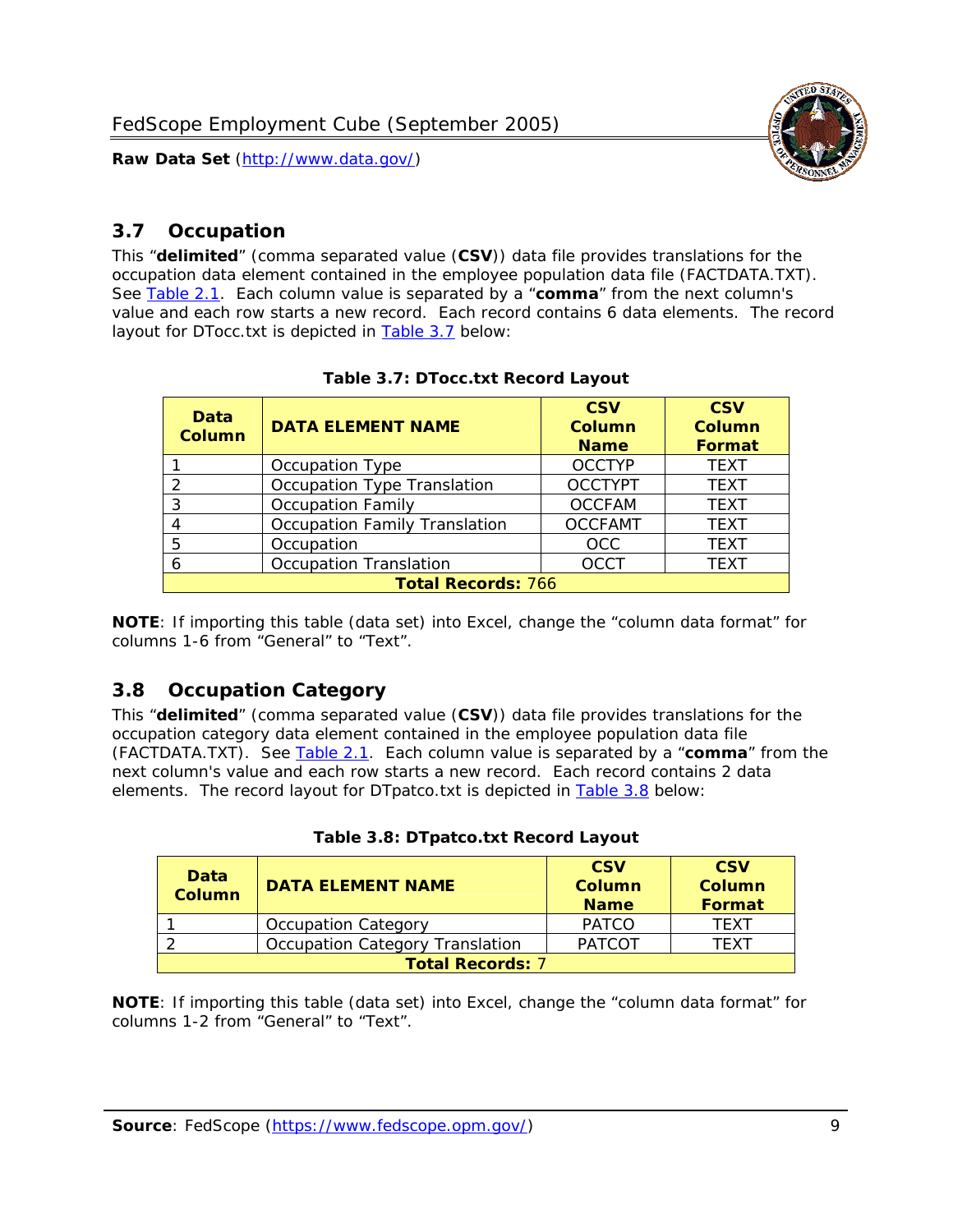

## <span id="page-10-0"></span>*3.9 Pay Plan & Grade*

<span id="page-10-4"></span>This "**delimited**" (comma separated value (**CSV**)) data file provides translations for the pay plan & grade data element contained in the employee population data file (FACTDATA.TXT). See [Table 2.1](#page-4-1). Each column value is separated by a "**comma**" from the next column's value and each row starts a new record. Each record contains 7 data elements. The record layout for DTppgrd.txt is depicted in **Table 3.9** below:

<span id="page-10-2"></span>

| Data<br>Column              | <b>DATA ELEMENT NAME</b>   | <b>CSV</b><br>Column<br><b>Name</b> | <b>CSV</b><br>Column<br><b>Format</b> |  |
|-----------------------------|----------------------------|-------------------------------------|---------------------------------------|--|
|                             | Pay Plan Type              | <b>PPTYP</b>                        | <b>TEXT</b>                           |  |
| $\mathcal{P}$               | Pay Plan Type Translation  | <b>PPTYPT</b>                       | <b>TEXT</b>                           |  |
| 3                           | Pay Plan Group             | <b>PPGROUP</b>                      | <b>TEXT</b>                           |  |
|                             | Pay Plan Group Translation | <b>PPGROUPT</b>                     | <b>TEXT</b>                           |  |
| 5                           | Pay Plan                   | <b>PAYPLAN</b>                      | <b>TEXT</b>                           |  |
| 6                           | Pay Plan Translation       | <b>PAYPLANT</b>                     | <b>TEXT</b>                           |  |
|                             | Pay Plan & Grade           | <b>PPGRD</b>                        | <b>TEXT</b>                           |  |
| <b>Total Records: 1,091</b> |                            |                                     |                                       |  |

#### **Table 3.9: DTppgrd.txt Record Layout**

**NOTE**: If importing this table (data set) into Excel, change the "column data format" for columns 1-7 from "General" to "Text".

## <span id="page-10-1"></span>*3.10 Salary Level*

<span id="page-10-5"></span><span id="page-10-3"></span>This "**delimited**" (comma separated value (**CSV**)) data file provides translations for the salary level data element contained in the employee population data file (FACTDATA.TXT). See [Table 2.1](#page-4-1). Each column value is separated by a "**comma**" from the next column's value and each row starts a new record. Each record contains 2 data elements. The record layout for DTsallvl.txt is depicted in [Table 3.10](#page-10-5) below:

| <b>Data</b><br>Column    | <b>DATA ELEMENT NAME</b>        | <b>CSV</b><br>Column<br><b>Name</b> | <b>CSV</b><br>Column<br><b>Format</b> |
|--------------------------|---------------------------------|-------------------------------------|---------------------------------------|
|                          | Salary Level                    | <b>SALLVL</b>                       | TFXT                                  |
|                          | <b>Salary Level Translation</b> | SAI I VI T                          | TEXT                                  |
| <b>Total Records: 19</b> |                                 |                                     |                                       |

| Table 3.10: DTsallvl.txt Record Layout |  |
|----------------------------------------|--|
|----------------------------------------|--|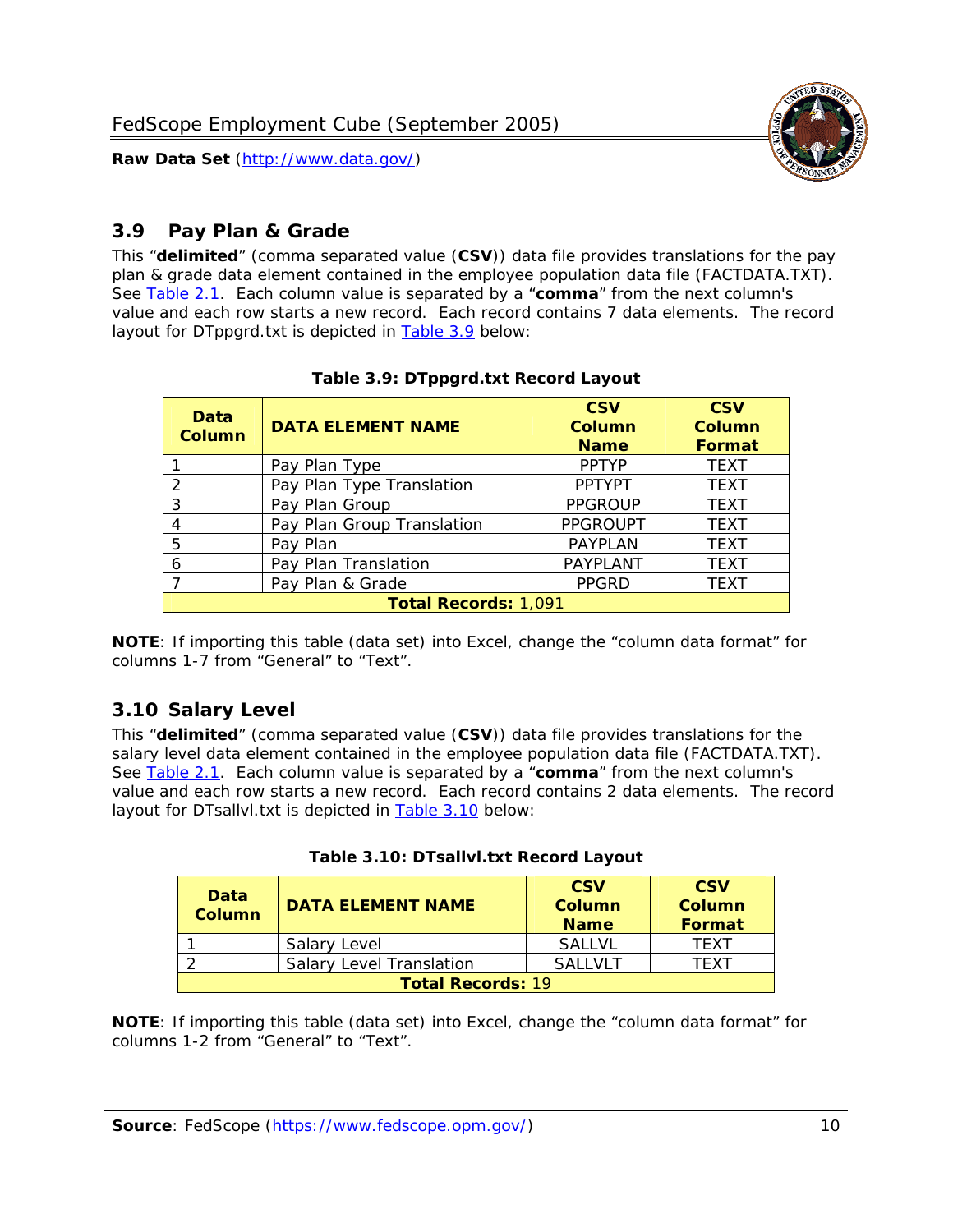

#### <span id="page-11-0"></span>*3.11 STEM Occupations*

<span id="page-11-4"></span>This "**delimited**" (comma separated value (**CSV**)) data file provides translations for the STEM occupations data element contained in the employee population data file (FACTDATA.TXT). See [Table 2.1](#page-4-1). Each column value is separated by a "**comma**" from the next column's value and each row starts a new record. Each record contains 6 data elements. The record layout for DTstemocc.txt is depicted in [Table 3.11](#page-11-4) below:

<span id="page-11-2"></span>

| <b>Data</b><br><b>Column</b> | <b>DATA ELEMENT NAME</b>                     | <b>CSV</b><br>Column<br><b>Name</b> | <b>CSV</b><br><b>Column</b><br><b>Format</b> |  |
|------------------------------|----------------------------------------------|-------------------------------------|----------------------------------------------|--|
|                              | <b>STEM Occupation Aggregate</b>             | <b>STEMAGG</b>                      | <b>TEXT</b>                                  |  |
|                              | <b>STEM Occupation Aggregate Translation</b> | <b>STEMAGGT</b>                     | <b>TEXT</b>                                  |  |
| 3                            | <b>STEM Occupation Type</b>                  | <b>STEMTYP</b>                      | <b>TEXT</b>                                  |  |
|                              | <b>STEM Occupation Type Translation</b>      | <b>STEMTYPT</b>                     | <b>TEXT</b>                                  |  |
| 5                            | <b>STEM Occupation</b>                       | <b>STEMOCC</b>                      | <b>TEXT</b>                                  |  |
|                              | <b>STEM Occupation Translation</b>           | <b>STEMOCCT</b>                     | <b>TEXT</b>                                  |  |
| <b>Total Records: 68</b>     |                                              |                                     |                                              |  |

#### **Table 3.11: DTstemocc.txt Record Layout**

**NOTE**: If importing this table (data set) into Excel, change the "column data format" for columns 1-6 from "General" to "Text".

# <span id="page-11-1"></span>*3.12 Supervisory Status*

This "**delimited**" (comma separated value (**CSV**)) data file provides translations for the supervisory status data element contained in the employee population data file (FACTDATA.TXT). See [Table 2.1](#page-4-1). Each column value is separated by a "**comma**" from the next column's value and each row starts a new record. Each record contains 4 data elements. The record layout for DTsuper.txt is depicted in [Table 3.12](#page-11-5) below:

<span id="page-11-5"></span><span id="page-11-3"></span>

| Data<br><b>Column</b>   | <b>DATA ELEMENT NAME</b>              | <b>CSV</b><br>Column<br><b>Name</b> | <b>CSV</b><br><b>Column</b><br>Format |  |
|-------------------------|---------------------------------------|-------------------------------------|---------------------------------------|--|
|                         | <b>Supervisory Status Type</b>        | <b>SUPFRTYP</b>                     | <b>TEXT</b>                           |  |
|                         | Supervisory Status Type Translation   | <b>SUPERTYPT</b>                    | <b>TEXT</b>                           |  |
|                         | <b>Supervisory Status</b>             | <b>SUPERVIS</b>                     | <b>TEXT</b>                           |  |
|                         | <b>Supervisory Status Translation</b> | <b>SUPERVIST</b>                    | <b>TEXT</b>                           |  |
| <b>Total Records: 7</b> |                                       |                                     |                                       |  |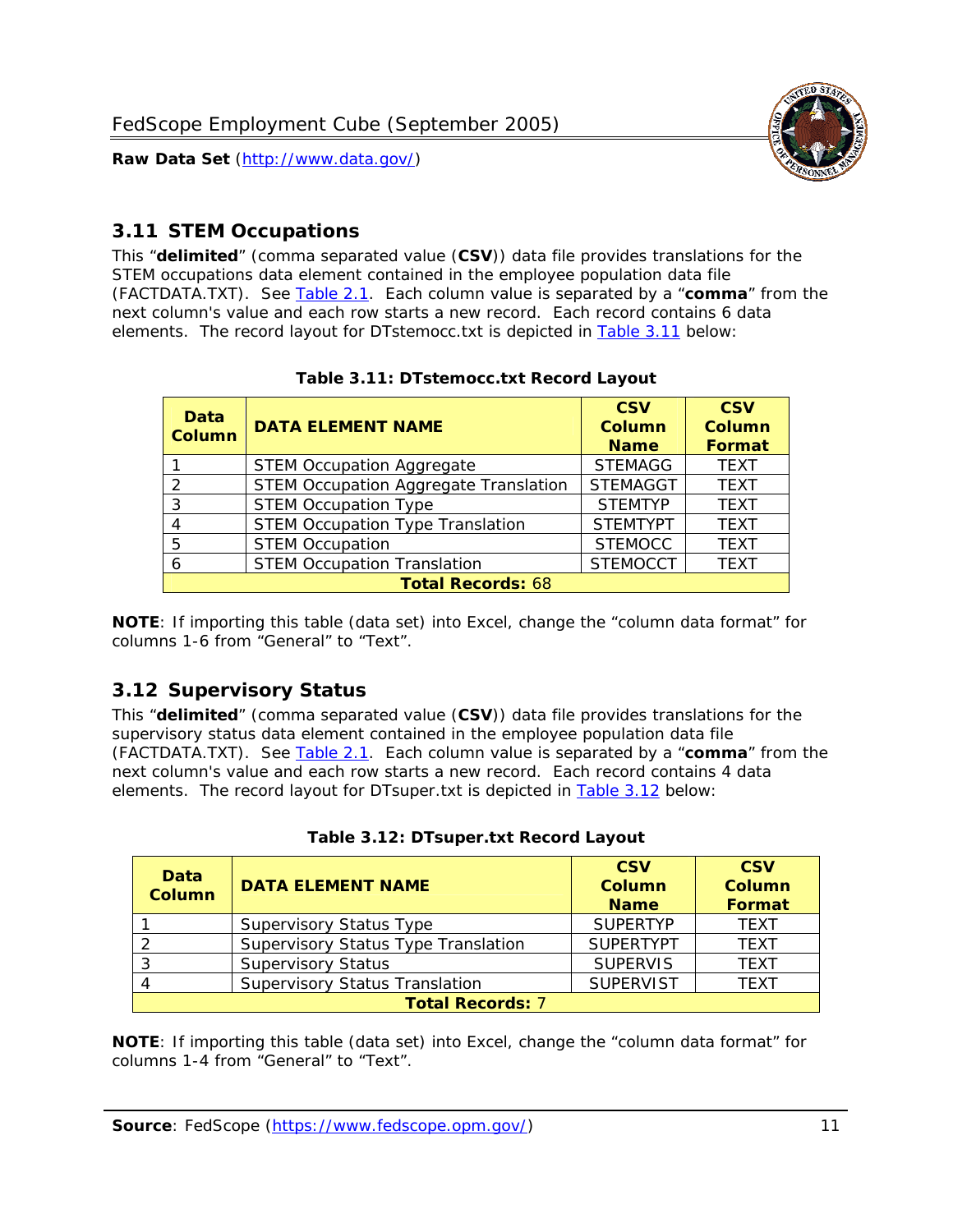

## <span id="page-12-0"></span>*3.13 Type of Appointment*

This "**delimited**" (comma separated value (**CSV**)) data file provides translations for the type of appointment data element contained in the employee population data file (FACTDATA.TXT). See [Table 2.1](#page-4-1). Each column value is separated by a "**comma**" from the next column's value and each row starts a new record. Each record contains 4 data elements. The record layout for DTtoa.txt is depicted in [Table 3.13](#page-12-4) below:

<span id="page-12-4"></span><span id="page-12-2"></span>

| Data<br><b>Column</b>    | <b>DATA ELEMENT NAME</b>             | <b>CSV</b><br><b>Column</b><br><b>Name</b> | <b>CSV</b><br><b>Column</b><br><b>Format</b> |  |
|--------------------------|--------------------------------------|--------------------------------------------|----------------------------------------------|--|
|                          | Type of Appointment Type             | <b>TOATYP</b>                              | <b>TFXT</b>                                  |  |
|                          | Type of Appointment Type Translation | <b>TOATYPT</b>                             | <b>TEXT</b>                                  |  |
|                          | Type of Appointment                  | <b>TOA</b>                                 | <b>TEXT</b>                                  |  |
|                          | Type of Appointment Translation      | <b>TOAT</b>                                | <b>TFXT</b>                                  |  |
| <b>Total Records: 21</b> |                                      |                                            |                                              |  |

#### **Table 3.13: DTtoa.txt Record Layout**

**NOTE**: If importing this table (data set) into Excel, change the "column data format" for columns 1-4 from "General" to "Text".

#### <span id="page-12-1"></span>*3.14 Work Schedule*

<span id="page-12-5"></span>This "**delimited**" (comma separated value (**CSV**)) data file provides translations for the work schedule data element contained in the employee population data file (FACTDATA.TXT). See [Table 2.1](#page-4-1). Each column value is separated by a "**comma**" from the next column's value and each row starts a new record. Each record contains 4 data elements. The record layout for DTwrksch.txt is depicted in [Table 3.14](#page-12-5) below:

<span id="page-12-3"></span>

| Data<br><b>Column</b>    | <b>DATA ELEMENT NAME</b>       | <b>CSV</b><br>Column<br><b>Name</b> | <b>CSV</b><br><b>Column</b><br><b>Format</b> |
|--------------------------|--------------------------------|-------------------------------------|----------------------------------------------|
|                          | Work Schedule Type             | <b>WSTYP</b>                        | <b>TEXT</b>                                  |
|                          | Work Schedule Type Translation | <b>WSTYPT</b>                       | <b>TFXT</b>                                  |
| 3                        | Work Schedule                  | <b>WORKSCH</b>                      | <b>TFXT</b>                                  |
|                          | Work Schedule Translation      | <b>WORKSCHT</b>                     | <b>TFXT</b>                                  |
| <b>Total Records: 12</b> |                                |                                     |                                              |

|  | Table 3.14: DTwrksch.txt Record Layout |  |
|--|----------------------------------------|--|
|  |                                        |  |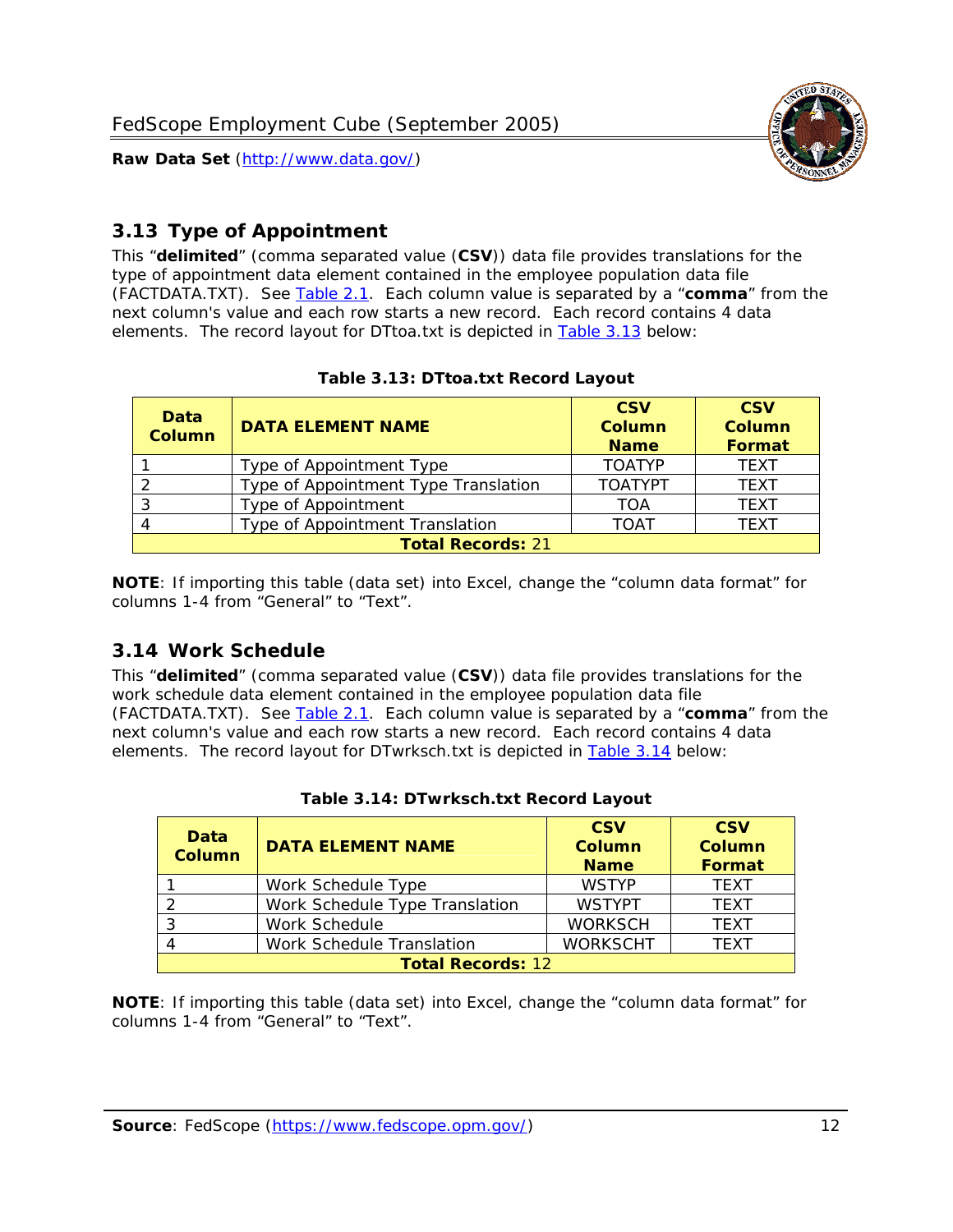

#### <span id="page-13-0"></span>*3.15 Work Status*

<span id="page-13-4"></span><span id="page-13-2"></span>This "**delimited**" (comma separated value (**CSV**)) data file provides translations for the work status data element contained in the employee population data file (FACTDATA.TXT). See [Table 2.1](#page-4-1). Each column value is separated by a "**comma**" from the next column's value and each row starts a new record. Each record contains 2 data elements. The record layout for DTwkstat.txt is depicted in [Table 3.15](#page-13-4) below:

| Data<br><b>Column</b>   | <b>DATA ELEMENT NAME</b> | <b>CSV</b><br>Column<br><b>Name</b> | <b>CSV</b><br>Column<br><b>Format</b> |
|-------------------------|--------------------------|-------------------------------------|---------------------------------------|
|                         | Work Status              | <b>WORKSTAT</b>                     | TFXT                                  |
|                         | Work Status Translation  | <b>WORKSTATT</b>                    | TFXT                                  |
| <b>Total Records: 2</b> |                          |                                     |                                       |

#### **Table 3.15: DTwkstat.txt Record Layout**

**NOTE**: If importing this table (data set) into Excel, change the "column data format" for columns 1-2 from "General" to "Text".

#### <span id="page-13-1"></span>*3.16 Date*

<span id="page-13-5"></span><span id="page-13-3"></span>This "**delimited**" (comma separated value (**CSV**)) data file provides translations for the status file month date data element contained in the employee population data file (FACTDATA.TXT). See [Table 2.1](#page-4-1). Each column value is separated by a "**comma**" from the next column's value and each row starts a new record. Each record contains 2 data elements. The record layout for DTdate.txt is depicted in [Table 3.16](#page-13-5) below:

| Data<br><b>Column</b>   | <b>DATA ELEMENT NAME</b> | <b>CSV</b><br>Column<br><b>Name</b> | <b>CSV</b><br>Column<br><b>Format</b> |
|-------------------------|--------------------------|-------------------------------------|---------------------------------------|
|                         | File Date                | <b>DATECODE</b>                     | TFXT                                  |
|                         | File Date Translation    | <b>DATECODET</b>                    | TFXT                                  |
| <b>Total Records: 1</b> |                          |                                     |                                       |

**Table 3.16: DTdate.txt Record Layout**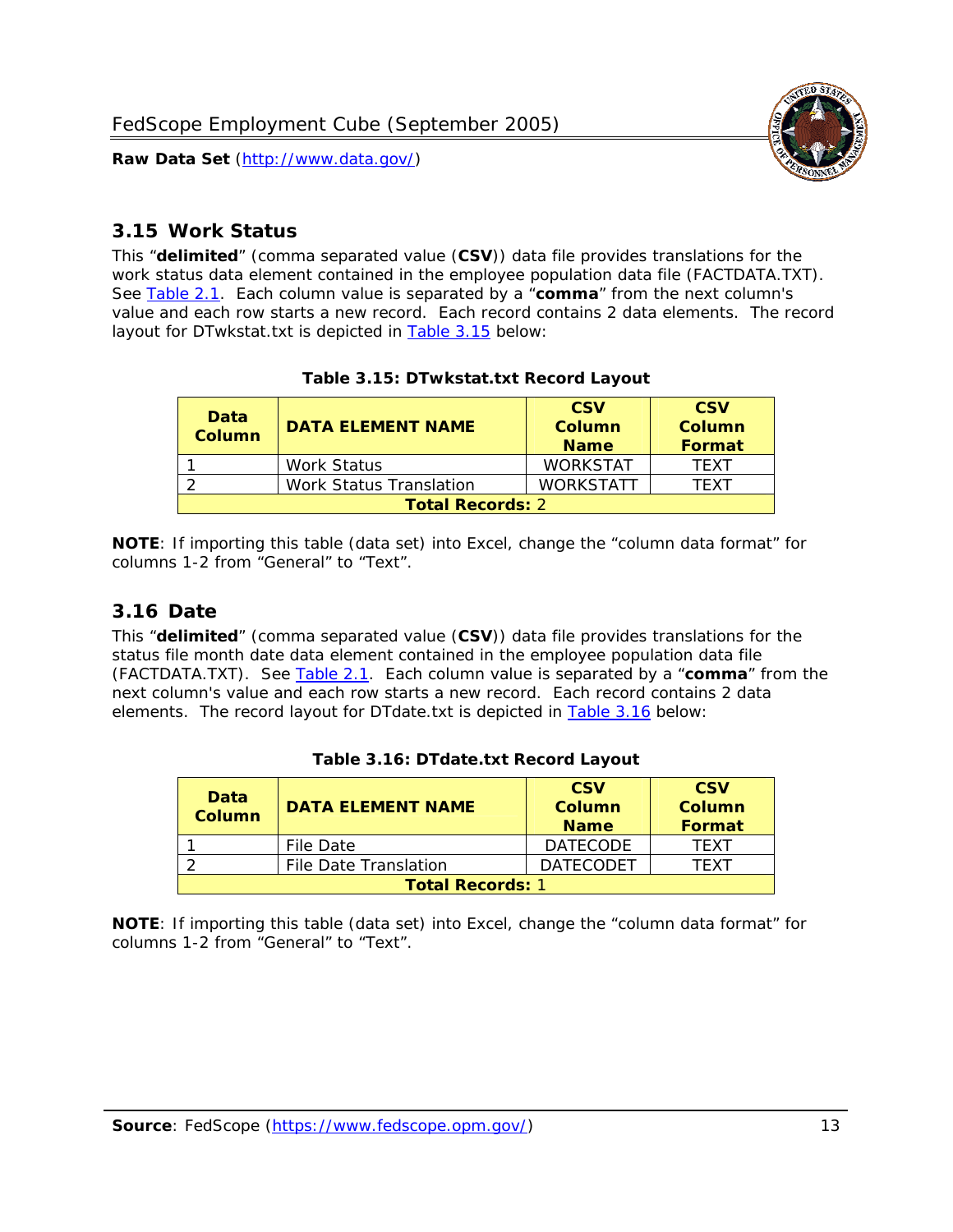

## <span id="page-14-0"></span>*3.17 Employment*

There is no translation file for this data element. Every record in the employee population data file (FACTDATA.TXT) contains a value of "1" for this field. See Chapter [4.17](#page-16-8) for definition of **Employment**.

#### <span id="page-14-1"></span>*3.18 Average Salary*

There is no translation file for this data element. See Chapter [4.18](#page-17-1) for definition of [Average](#page-17-1) [Salary](#page-17-1) [Average Salary.](#page-17-1)

#### <span id="page-14-2"></span>*3.19 Average Length of Service*

There is no translation file for this data element. See Chapter [4.19](#page-17-2) for definition of [Average](#page-17-2) Length of Service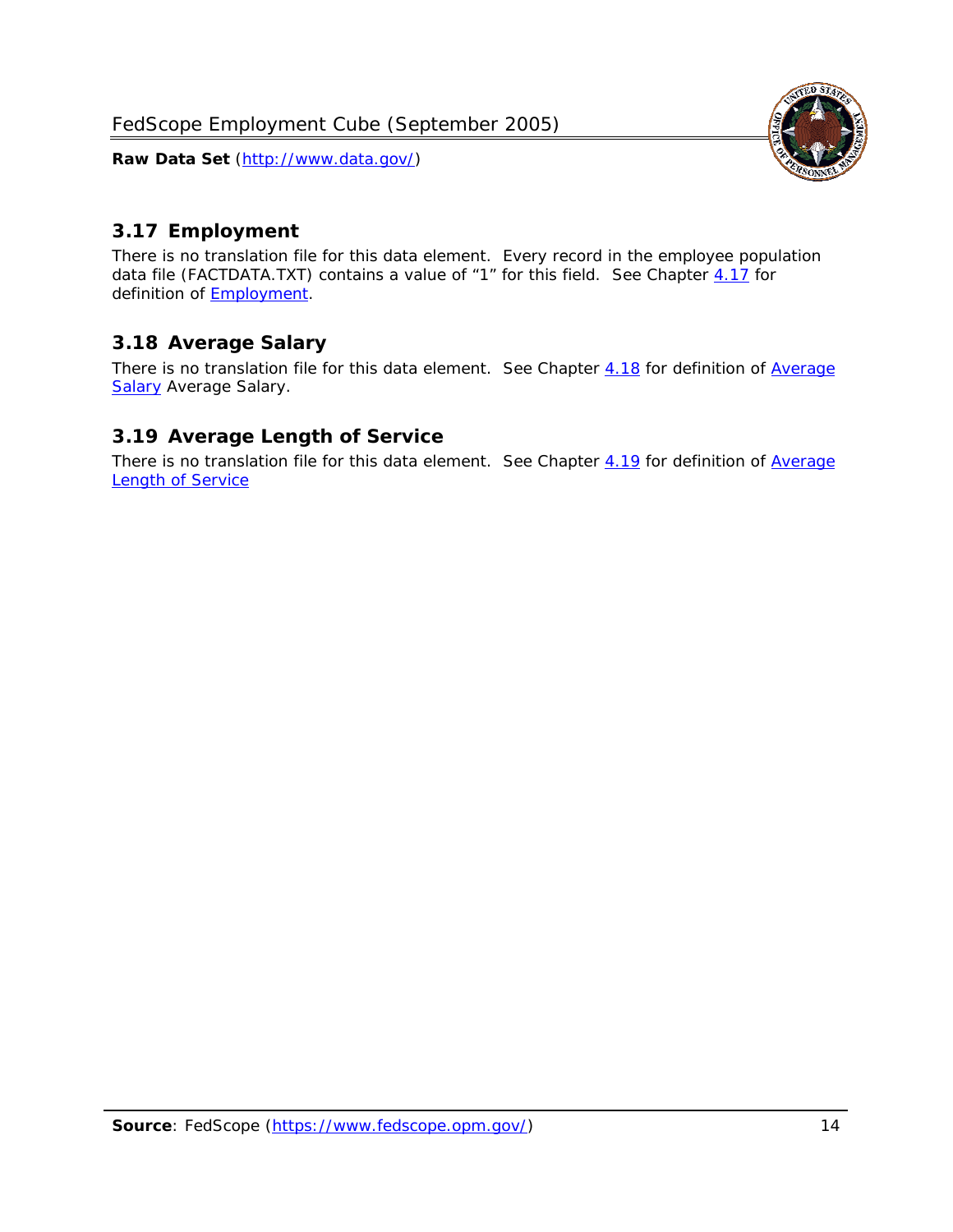

# <span id="page-15-0"></span>**4 DATA DEFINITIONS**

#### <span id="page-15-1"></span>*4.1 Agency*

The employing organization.

#### <span id="page-15-2"></span>*4.2 Location*

The official duty station of an employee. Locations in the United States are defined in terms of states. Locations outside the United States are defined in terms of countries and U.S. territories.

#### <span id="page-15-3"></span>*4.3 Age*

An employee's age. Age is displayed in five-year intervals, except for an initial interval of less than 20 years and a final interval of 65 years or more.

#### <span id="page-15-4"></span>*4.4 Education Level*

The extent of an employee's educational attainment from an accredited institution.

#### <span id="page-15-5"></span>*4.5 General Schedule & Equivalent Grade*

The General Schedule grade for pay plans in the General Schedule and Equivalent pay plan category (See [Pay Plan & Grade](#page-16-0)).

#### <span id="page-15-6"></span>*4.6 Length of Service*

The number of years of Federal civilian employment, creditable military service, and other service made creditable by specific legislation. Length of service is grouped by five-year intervals, except for:

- a. the initial intervals of less than 1 year, 1-2 years, and 3-4 years and
- b. the final interval of 35 years or more.

#### <span id="page-15-7"></span>*4.7 Occupation*

An employee's occupation as defined by the Office of Personnel Management (OPM).

#### <span id="page-15-8"></span>*4.8 Occupation Category*

Occupational categories are defined by the educational requirements of the occupation and the subject matter and level of difficulty or responsibility of the work.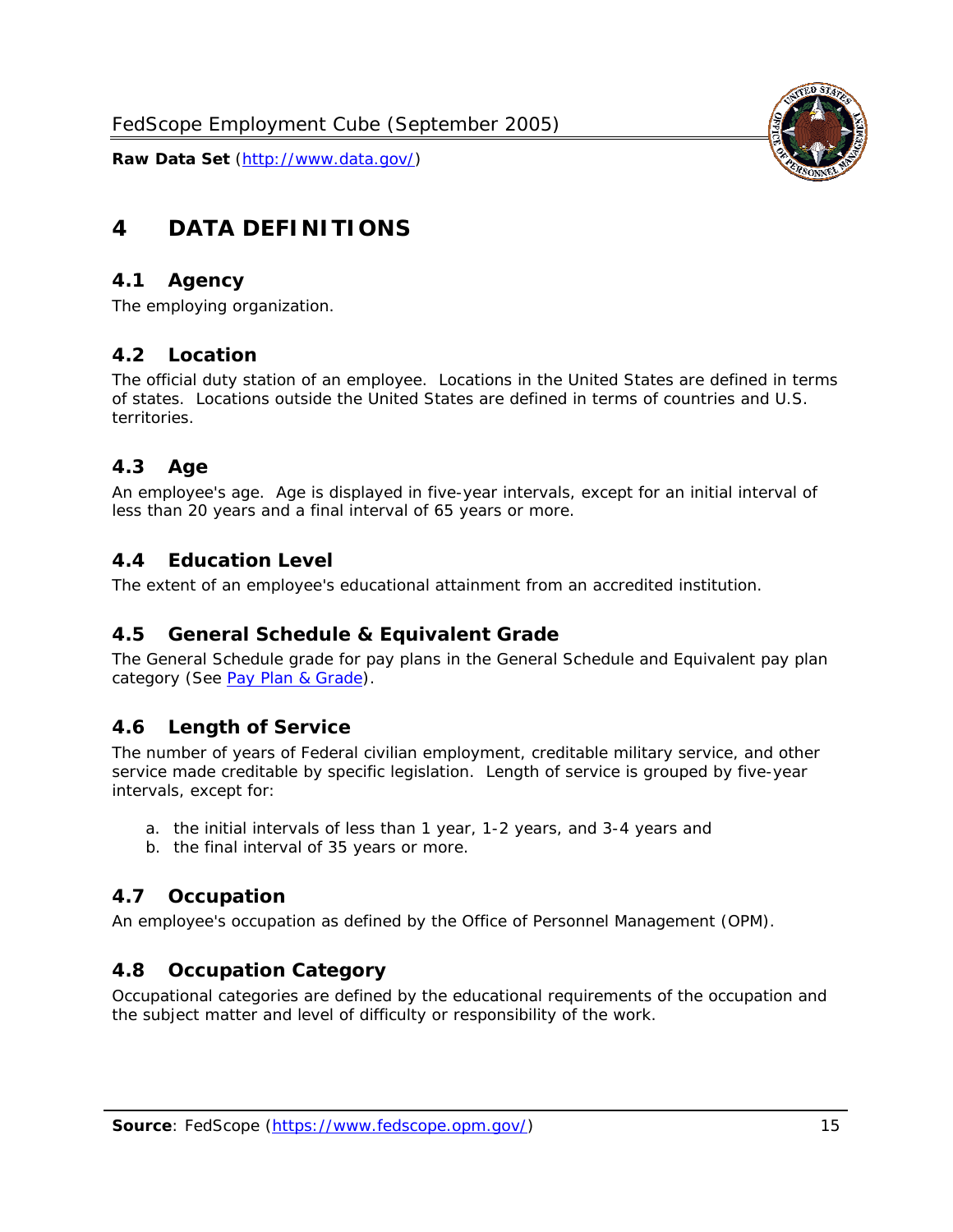<span id="page-16-0"></span>

The pay system and, where applicable, the grade used to determine an employee's basic pay rate. Grade denotes a hierarchical position in a pay plan and is sometimes referred to as level, class, rank, or pay band.

# <span id="page-16-1"></span>*4.10 Salary Level*

An employee's adjusted basic pay, which is an annualized rate of pay. Adjusted basic pay is the sum of an employee's rate of basic pay plus any locality comparability payment and/or special pay adjustment for law enforcement officers. Salaries are grouped by \$10,000 intervals, except for an initial interval of less than \$20,000 and a final interval of \$180,000 or more.

An employee's actual earnings may be more or less than the annualized rate because of factors such as overtime, shift differentials, less than full time work, or leave without pay.

## <span id="page-16-2"></span>*4.11 STEM Occupations*

Listing of occupations grouped into the following four occupational series:

- 1. **S**cience
- 2. **T**echnology
- 3. **E**ngineering
- 4. **M**athematics

#### <span id="page-16-3"></span>*4.12 Supervisory Status*

The nature of managerial, supervisory, or non-supervisory responsibility assigned to an employee's position.

#### <span id="page-16-4"></span>*4.13 Type of Appointment*

An employee's appointment in terms of permanence and competitiveness.

#### <span id="page-16-5"></span>*4.14 Work Schedule*

The time basis on which an employee is scheduled to work.

#### <span id="page-16-6"></span>*4.15 Work Status*

A combination of Type of Appointment and Work Schedule data elements. The Work Status data element is limited to "Non-Seasonal Full Time Permanent" and "Other Employees".

#### <span id="page-16-7"></span>*4.16 Date*

<span id="page-16-8"></span>The file date (e.g. September 2005 represented by 200509).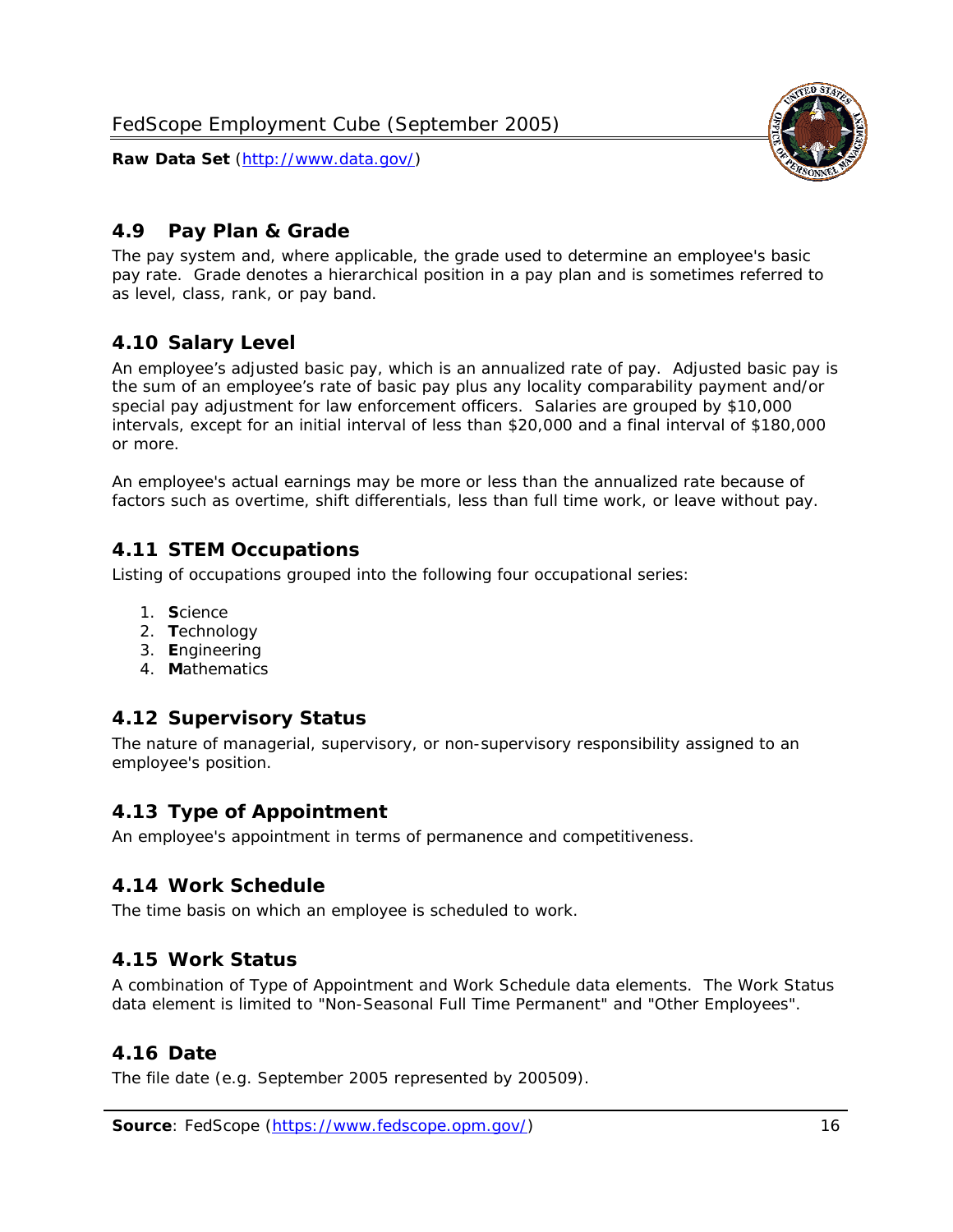

## <span id="page-17-0"></span>*4.17 Employment*

A measure representing the number of employees in pay status at the end of the quarter (or end of the pay period prior to the end of the quarter).

#### <span id="page-17-1"></span>*4.18 Average Salary*

A measure representing the average adjusted basic pay, an annualized rate of pay. Adjusted basic pay is the sum of an employee's rate of basic pay and any locality comparability payment and/or special pay adjustment for law enforcement officers.

An employee's actual earnings may be more or less than the annualized rate because of factors such as overtime, shift differentials, less than full time work, or leave without pay.

Invalid salary values are excluded from the average. A large number of invalid values could invalidate the average. To obtain counts of invalid values, display the data using the Salary Level dimension (See [Salary Level\)](#page-16-1).

#### <span id="page-17-2"></span>*4.19 Average Length of Service*

A measure representing the average number of years of Federal civilian employment and creditable military service.

Invalid values are excluded from the average. A large number of invalid values could invalidate the average. To obtain counts of invalid values, display the data using the Length of Service dimension (See [Length of Service](#page-15-6)).